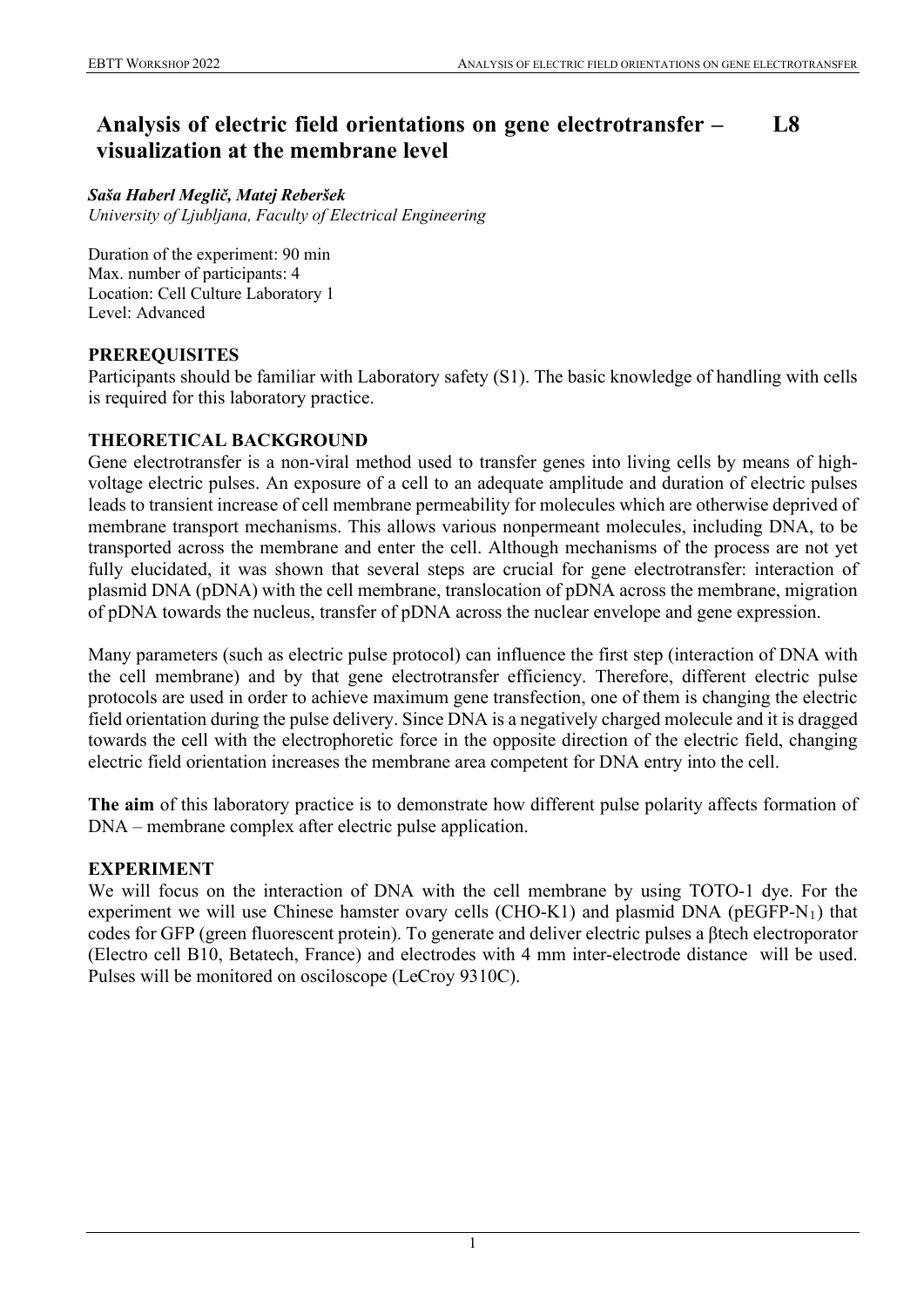Pulse protocols (see also Figure 1):

- a) SP (single polarity): the direction of electric field is the same for all pulses
- b) BP (both polarities): the direction of the electric field is changed between the pulses



**Figure 1:** Two different pulse protocols will be used: single polarity (SP) and both polarities (BP).

## **Protocol:**

**Interaction of DNA with the cell membrane:** CHO cells will be grown in Lab-Tek chambers as a monolayer culture in Ham's tissue culture medium for mammalian cells with 10% fetal bovine serum (Sigma-Aldrich Chemie GmbH, Deisenhofen, Germany) at 37º C. Cells will be plated 1 h before the experiment in concentration  $1 \times 10^5$  cells per chamber.

To visualize DNA interaction with cell membrane TOTO-1 nucleic acid stain (Molecular Probes-Invitrogen, Carlsbad, California, USA) will be used. The plasmid pEGFP-N1 will be labelled on ice with 2.3 x 10<sup>-4</sup> M TOTO-1 DNA intercalating dye 1 h before the experiment. Plasmid concentration will be 1 µg/µl, which yields an average base pair to dye ratio of 5.

Just before the experiment remove culture medium and rinse the cells with 1 ml of electroporation buffer (10 mM phosphate buffer  $K_2HPO_4/KH_2PO_4$ , 1 mM  $MgCl_2$ , 250 mM sucrose; pH = 7.4). Afterwards add 500 µl of electroporation buffer containing 5 µg of labelled plasmid DNA. Then apply a train of eight pulses with amplitude of 350 V, duration of 1 ms and repetition frequency 1 Hz using single polarity or both polarities (see Pulse protocols).

Immediately after exposure of cells to electric pulses rinse the cells three times with 1 ml of electroporation buffer. Add again 500 µl of electroporation buffer and observe the interaction of DNA with the cell membrane with fluorescent microscopy (Zeiss 200, Axiovert, Germany) using 100x oil immersion objective using TOTO filter with excitation at 514 nm.